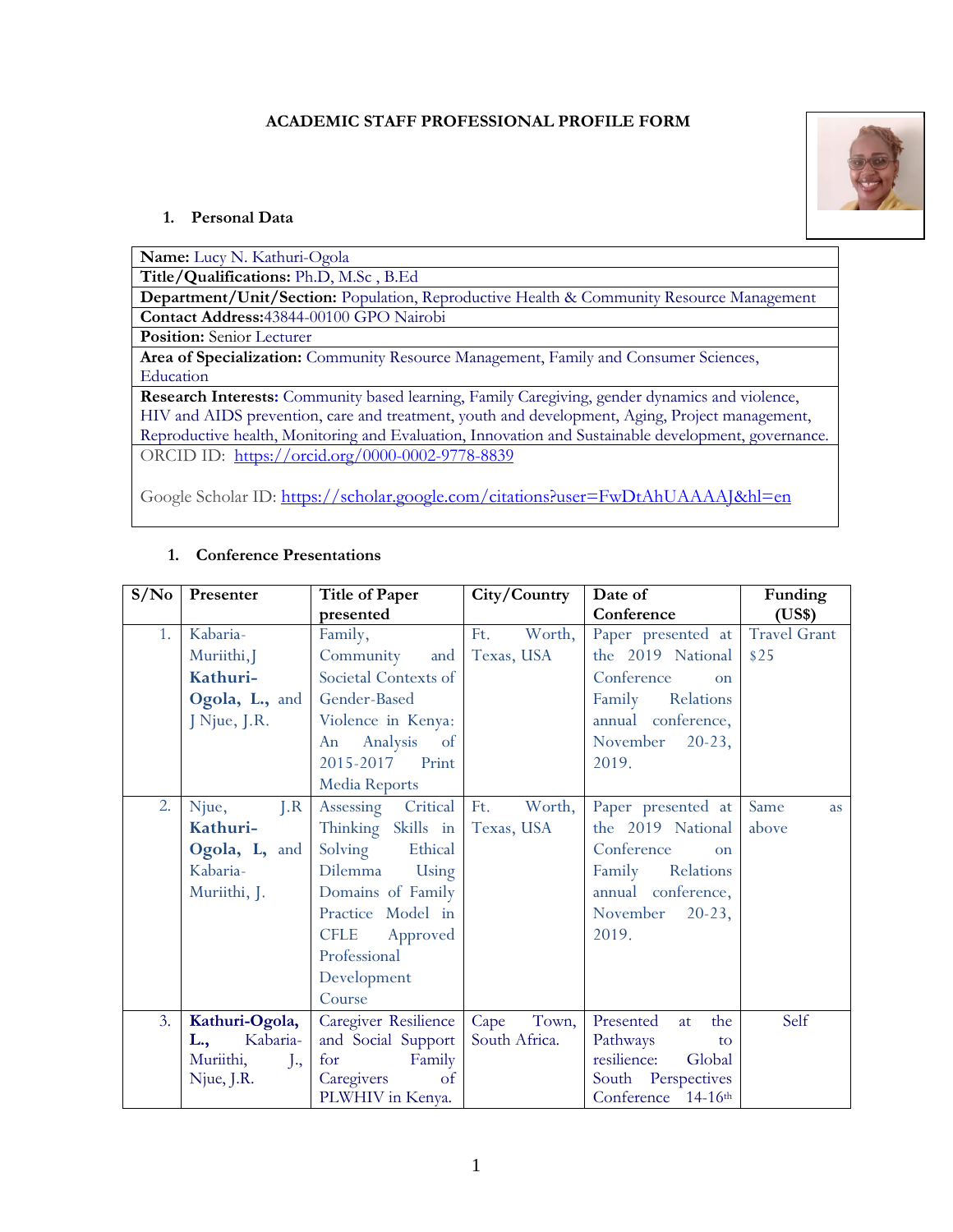| S/No | Presenter                                                                                                          | <b>Title of Paper</b>                                                                                                                                                | City/Country                       | Date of                                                                                                                                                                            | Funding                               |
|------|--------------------------------------------------------------------------------------------------------------------|----------------------------------------------------------------------------------------------------------------------------------------------------------------------|------------------------------------|------------------------------------------------------------------------------------------------------------------------------------------------------------------------------------|---------------------------------------|
|      |                                                                                                                    | presented                                                                                                                                                            |                                    | Conference                                                                                                                                                                         | (US\$)                                |
|      |                                                                                                                    |                                                                                                                                                                      |                                    | June 2017.                                                                                                                                                                         |                                       |
| 4.   | J.R.<br>Njue,<br>Kathuri-Ogola,<br>L., and Kabaria-<br>Muriithi, J                                                 | Pathways<br>to<br>Resiliency: Mapping<br>Family, Community<br>and<br>Societal<br>Challenges<br>and<br>Strengths in Coping<br>with<br>Domestic<br>Violence in Kenya   | Town,<br>Cape<br>South Africa.     | Presented<br>the<br>at<br>Pathways<br>to<br>Global<br>resilience:<br>South Perspectives<br>Conference 14-16th<br>June 2017.                                                        | Self                                  |
| 5.   | Kabaria-<br>Muriithi, J Njue,<br>J.R.<br>and<br>Kathuri-Ogola,<br>L.                                               | Resilience<br>and<br>Social<br>support<br><b>Networks</b><br>of<br>Women<br>Kenyan<br>Survivors<br>of<br>Intimate<br>Partner<br>Violence in Shelter<br>Homes.        | Town,<br>Cape<br>South Africa.     | Presented<br>the<br>at<br>Pathways<br>to<br>resilience:<br>Global<br>South Perspectives<br>Conference 14-16th<br>June 2017.                                                        | Self                                  |
| 6.   | Kathuri-Ogola,<br>L., & Jane Rose<br>Njue, $A$                                                                     | Strengths<br>Based<br>Approach to Family<br>Caregiving<br>$\sigma$<br>People living with<br><b>HIV</b><br><b>AIDS</b><br>$\&$<br>(PLWHA)<br>$\overline{m}$<br>Kenya. | Minneapolis,<br>Minnesota,<br>USA. | Presented<br>the<br>at<br>2016 NCFR annual<br>conference<br>November, 3, 2016.                                                                                                     | Kenyatta<br>University<br><b>NCFR</b> |
| 7.   | Charlene<br>A.<br>Vanleeuwen,<br>Lucy Kathuri-<br>Ogola,<br>Joan<br>Kabaria Muriithi<br>& Lori E. Weeks            | Enhancing<br>the<br>Learning<br>Experiences<br>of<br>Kenyan University<br>Students<br>During<br>Practicum<br>Attachments.                                            | Nairobi, Kenya                     | Presented at the 3rd<br><b>International Annual</b><br>Conference<br>on<br>Education<br>and<br>Lifelong<br>Learning<br>6th - 7th October,<br>2016.                                 | Self                                  |
| 8.   | VanLeeuwen,<br>C.A., Kathuri- Learning<br>Ogola,<br>L.,<br>Kabaria-<br>Muriithi,<br>J <sub>1</sub><br>Weeks, L. E. | Enhancing<br>the<br>Experiences<br>of<br>Kenyan<br>University<br>Students<br>during<br>Practicums.                                                                   | ON,<br>Ottawa,<br>Canada           | Presented<br>the<br>at<br>Canadian<br>Association<br>for<br><b>Studies</b><br>1n<br>International<br>Development<br>Conference<br>June,<br>2015.                                   |                                       |
| 9.   | Kathuri-Ogola<br>Muriithi J,<br>L,<br>VanLeeuwen C,<br>and Weeks LW                                                | Challenges<br>Encountered<br>by<br>Field Supervisors of<br>Kenyan University<br>Students'<br>Undertaking<br>Practicum<br>Attachment                                  | Nairobi, Kenya                     | Presented<br>the<br>at<br>International<br>Conference<br>on<br>Education on<br>Re-<br>Engineering<br>Education<br>for<br>Sustainable<br>Development,<br>18th<br>to 20th May, 2015. | <b>IDRC</b>                           |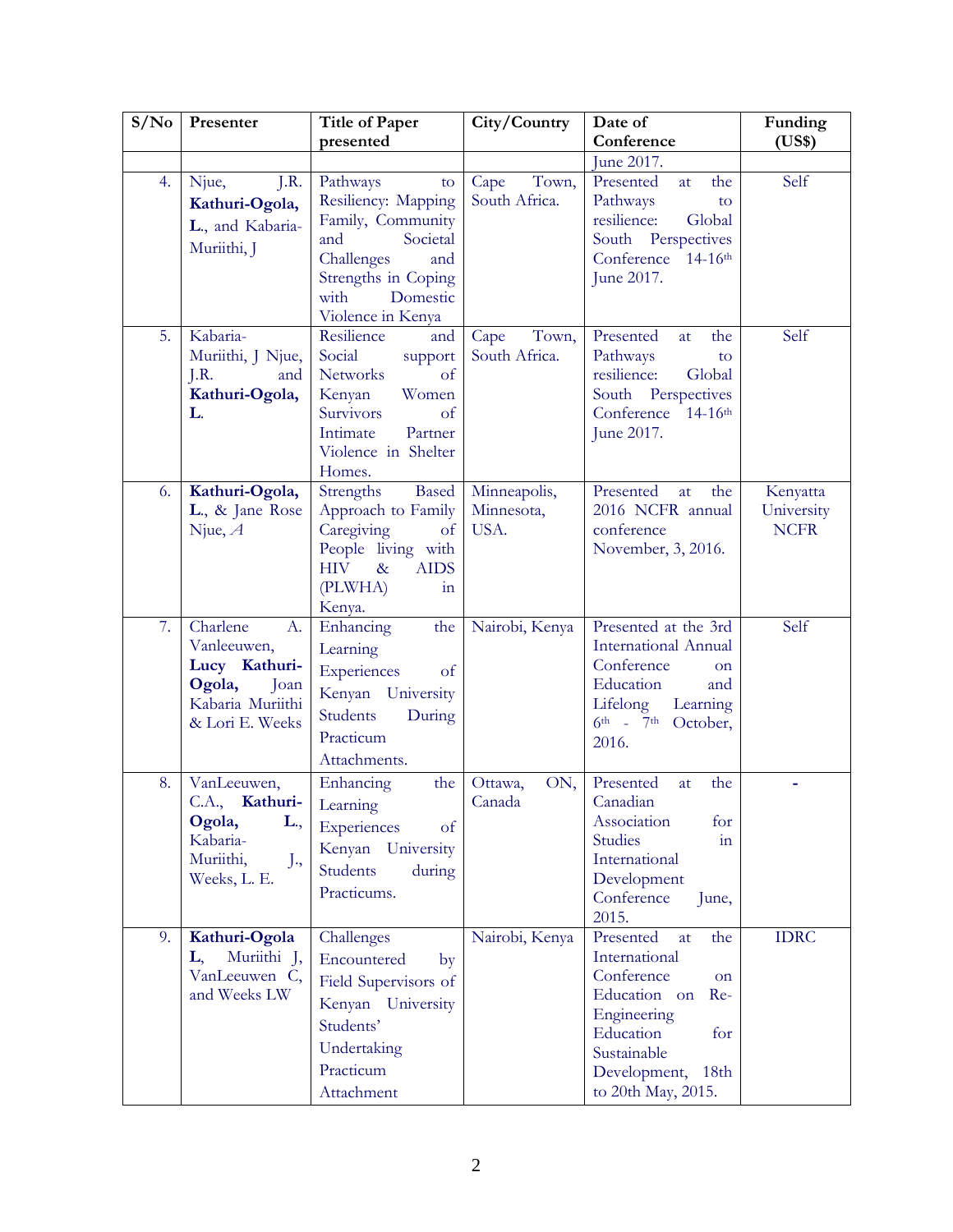| S/N <sub>0</sub> | Presenter                                                               | <b>Title of Paper</b>                                                                                                                                                                                                                     | City/Country                                              | Date of                                                                                                                                                                                                                                                                                            | Funding                                     |
|------------------|-------------------------------------------------------------------------|-------------------------------------------------------------------------------------------------------------------------------------------------------------------------------------------------------------------------------------------|-----------------------------------------------------------|----------------------------------------------------------------------------------------------------------------------------------------------------------------------------------------------------------------------------------------------------------------------------------------------------|---------------------------------------------|
|                  |                                                                         | presented                                                                                                                                                                                                                                 |                                                           | Conference                                                                                                                                                                                                                                                                                         | (US\$)                                      |
| 10.              | Kathuri-Ogola<br>L, Kabaria-<br>Muriithi J,<br>Ndayala P and<br>Kieru J | From Replication to<br>Analysis;<br>Experiences from<br>Community<br>Resource<br>Management and<br>Extension<br>department.                                                                                                               | Baddeck, Cape<br>Breton Island,<br>Nova Scotia,<br>Canada | Presented at the<br><b>Family Science</b><br>Association<br>conference on<br><b>Innovative Student</b><br>Assessment and<br>Evaluation<br>Procedures in<br>Canada.14th -15th                                                                                                                       | Canadian<br>Home<br>Economics<br>Foundation |
|                  |                                                                         |                                                                                                                                                                                                                                           |                                                           | June 2012.                                                                                                                                                                                                                                                                                         |                                             |
| 11.<br>12.       | Kathuri-Ogola<br>L, Mugenda O<br>and Kerre F.P<br>Kathuri-Ogola<br>L,   | Effects of care<br>provision and needs<br>of Family<br>Caregivers of<br>People Living with<br>HIV and AIDS in<br>Kenya.<br>HIV and AIDS:<br>The Challenges and<br>coping of Family<br>Caregivers of<br>PLWHA in Thika<br>District, Kenya. | Mombasa,<br>Kenya.<br>Addis Ababa,<br>Ethiopia            | the<br>Presented<br>at<br>Pan-African<br>First<br>Family<br>Strengths<br>International<br>Conference<br>20th -24th July 2010.<br>Presented<br>the<br>at<br>social sciences<br>and<br><b>HIV/AIDS</b><br>1n<br>Africa: New insights<br>and<br>policy<br>perspectives<br>conference<br>November 2006 | Self<br><b>CODESRIA</b>                     |
| 13.              | Kathuri-Ogola<br>L,                                                     | Policy Focus: The<br>Challenges and<br>coping of Family<br>Caregivers of<br>PLWHA in Thika<br>District, Kenya.                                                                                                                            | Doula,<br>Cameroon                                        | <b>CODESRIA</b><br>initiative<br>the<br><sub>on</sub><br>social sciences and<br>HIV/AIDS research<br>and policy Dialogue<br>programme.<br>April 2006                                                                                                                                               | <b>CODESRIA</b>                             |

### **2. Research**

| S/<br>N <sub>0</sub> | Researcher    | Year      | Title                                                                                             | Donor | Funding<br>(US\$) |
|----------------------|---------------|-----------|---------------------------------------------------------------------------------------------------|-------|-------------------|
| 1.                   | Lucy Kathuri- | 2006-2010 | Adaptation Levels of DAAD                                                                         |       |                   |
|                      | Ogola         |           | Family Caregivers of<br>People Living With<br>HIV and AIDS: A<br>Case Of Thika District,<br>Kenya |       |                   |

# **3. Funded projects**

| ັ        | $\overline{\phantom{a}}$<br>∙h≙r<br>___ | $. \n\rightharpoonup$<br>Саі | $\sim$<br><b>THE</b> | 30dv<br>--------- | <br>unding<br>-<br>and the control of |
|----------|-----------------------------------------|------------------------------|----------------------|-------------------|---------------------------------------|
| N<br>TAN |                                         |                              |                      |                   | $\sim$ 0.0 $\sim$<br>. പാര            |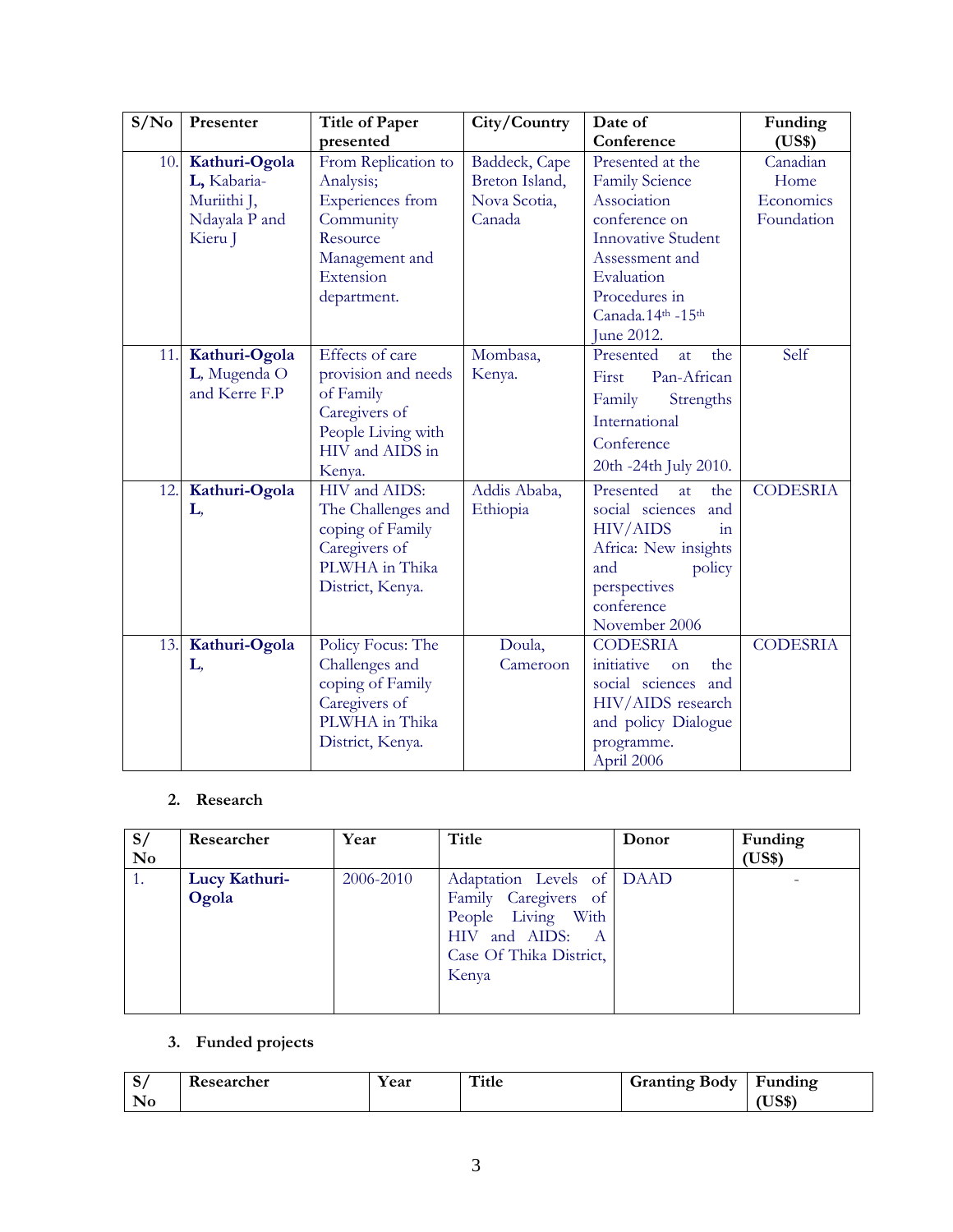| S/       | Researcher                        | Year      | <b>Title</b>          | <b>Granting Body</b> | Funding |
|----------|-----------------------------------|-----------|-----------------------|----------------------|---------|
| $\bf No$ |                                   |           |                       |                      | (US\$)  |
| 1.       | <b>Principal Investigator</b>     | 2018-2020 | Enhancing             | Bill & Melinda       | 100,000 |
|          | Lucy Kathuri-Ogola                |           | Community Food        | gates                |         |
|          | Kenyatta University,              |           | Security in Urban     | Foundation           |         |
|          | Kenya (KU)                        |           | and Rural Areas       |                      |         |
|          |                                   |           | through Outreach      |                      |         |
|          | CO-principal Investigators        |           | Youth Champions       |                      |         |
|          | Joan Kabaria Murithi-KU           |           | (EFSOYC).             |                      |         |
|          | Martin Waithaka-                  |           |                       |                      |         |
|          | <b>EMPSERVE</b>                   |           |                       |                      |         |
|          | Stephen Muchiri-                  |           |                       |                      |         |
|          | <b>EMPSERVE</b>                   |           |                       |                      |         |
| 2.       | Principal Investigator            | 2013-2015 | An Evidence-Based     | <b>IDRC</b>          | 60,000  |
|          | Charlene Van Leeuwen              |           | Approach to           |                      |         |
|          | University of Prince              |           | Enhancing Kenyan      |                      |         |
|          | Edward Island (UPEI).             |           | University Student    |                      |         |
|          | and                               |           | Training and          |                      |         |
|          |                                   |           | Preparation for       |                      |         |
|          | <u>CO-principal Investigators</u> |           | Professional Practice |                      |         |
|          | Lucy Kathuri-Ogola                |           |                       |                      |         |
|          | Kenyatta University,              |           |                       |                      |         |
|          | Kenya                             |           |                       |                      |         |
|          | Lori Weeks University of          |           |                       |                      |         |
|          | Prince Edward Island              |           |                       |                      |         |
|          | (UPEI).                           |           |                       |                      |         |

## **4. Publications**

| $S/N0$ . | Author                                                                                          | Year | Title                                                                                                                                                                                                              | Journal                                                                        | ISBN/ISSN                                                                                                                 |
|----------|-------------------------------------------------------------------------------------------------|------|--------------------------------------------------------------------------------------------------------------------------------------------------------------------------------------------------------------------|--------------------------------------------------------------------------------|---------------------------------------------------------------------------------------------------------------------------|
| 1.       | C.,<br>Njuguna,<br>Gikandi,<br>$J1$ ,<br>Ogola, L., &<br>Muriithi,<br>$\mathbf{J}$ .<br>(2020). | 2020 | Social<br>Media<br>as<br><sub>a</sub><br>for<br>Battleground<br>Electoral Violence<br>among Netizens in<br>Africa: The Case of<br>Kenyan Youth.                                                                    | African<br>East<br>Journal of Arts and<br>Social Sciences,<br>$2(1), 104-115.$ | Reference No.<br>$\frac{\text{https://doi.org/10.}}{\text{https://doi.org/10.}}$<br>37284/eajass.2.1.20<br>$\overline{2}$ |
| 2.       | Shihundu, DA,<br>Kathuri-Ogola,<br>$L$ , Waudo, J &<br>Koinange, W                              | 2019 | Relationship between<br>the<br>type<br>of<br>psychosocial support<br>available in<br>the<br>community<br>and<br>psychosocial well-<br>being of children<br>affected by HIV and<br>AIDS in Kiambu<br>County, Kenya. | International Journal<br>of Social Sciences and<br>Information<br>Technology   | ISSN 2412-0294<br>Vol IV Issue XI,<br>November 2019 pp<br>84-94.                                                          |
| 3.       | Shihundu, DA,<br>Kathuri-Ogola,<br>$L$ , Waudo, J &<br>Koinange, W                              | 2019 | Relationship between<br>provided<br>by<br>care<br>foster families<br>and<br>psychosocial<br>well-                                                                                                                  | International Journal<br>of Social Sciences and<br>Information                 | ISSN 2412-0294<br>Vol IV Issue X,<br>October 2019<br>pp.128-141                                                           |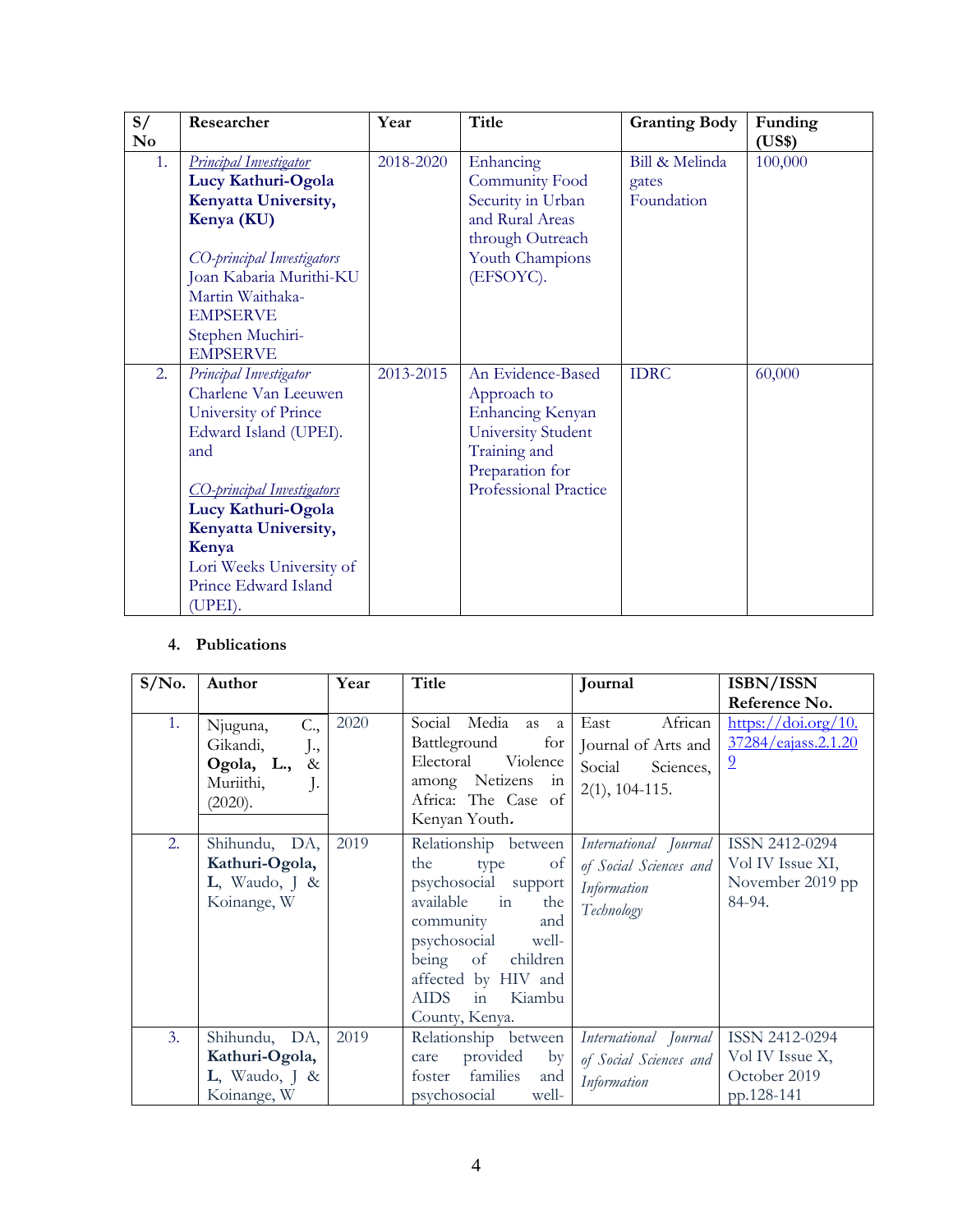| 4.  | Kabaria-<br>Muriithi,<br>J<br>Kathuri-Ogola,<br>L and Njue, J.R.                                                            | 2018 | being<br>$\circ$ f<br>children<br>affected by HIV and<br><b>AIDS</b><br>Kiambu<br>$\sin$<br>County, Kenya.<br>Family Life Education<br>in Kenya. In Robila, M<br>and Taylor, A. (Eds)<br>Global Perspectives<br>Family<br>Life<br>on<br>Education. | Technology<br><b>Book chapter</b>                                                                                             | Springer.                                                                                           |
|-----|-----------------------------------------------------------------------------------------------------------------------------|------|----------------------------------------------------------------------------------------------------------------------------------------------------------------------------------------------------------------------------------------------------|-------------------------------------------------------------------------------------------------------------------------------|-----------------------------------------------------------------------------------------------------|
| 5.  | Muriithi, JA,<br>VanLeeuwen, C,<br>Kathuri-Ogola,<br>L & Weeks, LE.                                                         | 2018 | Expectations of field<br>supervisors:<br>Implications<br>for<br>community-based<br>human<br>service<br>practicums.                                                                                                                                 | Gateways:<br>International<br>Journal of<br>Community<br>Research and<br>Engagement, vol.<br>11, no. 1, May<br>2018 pp. XX-XX | doi:<br>10.5130/ijcre.v11i1.<br>5439.                                                               |
| 6.  | VanLeeuwen,<br>Kathuri-<br>C.,<br>Ogola,<br>L.,<br>Weeks, L.E., and<br>Kabaria-<br>Muriithi, J                              | 2018 | Ready<br>Getting<br>for<br>Community Practice:<br><b>Evidence-Based</b><br>An<br>Preparation Course<br>for Kenyan Practicum<br>Students.                                                                                                           | Family and<br><b>Consumer Sciences</b><br>Research Journal.<br>Vol. 46, No. 3,<br>238-251                                     | DOI:<br>10.1111/fcsr.12248<br>© 2018 American<br>Association of<br>Family and<br>Consumer Sciences. |
| 7.  | Njuguna, C. W.,<br>Ngige, L. W.,<br>Kathuri-Ogola,<br>and<br>L.,<br>Wainaina, J.N.                                          | 2017 | Determinants<br>of<br>Livelihood Outcome<br>Differentials<br>among<br>Youth<br>Urban<br>in<br>Nairobi, Kenya.                                                                                                                                      | Research on<br>Humanities and<br>Social Sciences.<br>Vol.7, No.13, 2017.<br>$1 - 13.$                                         | ISSN 2224-5766<br>(Paper) ISSN 2225-<br>0484 (Online).                                              |
| 8.  | Kathuri-Ogola,<br>L.,<br>VanLeeuwen,<br>C., Kabaria-<br>Muriithi,<br>J., Weeks,<br>L.E.,<br>Kieru, J.<br>and<br>Ndayala, P. | 2015 | Supervision<br>Challenges<br>Encountered<br>During<br>University<br>Kenyan<br>Students'<br>Practicum<br>Attachment.                                                                                                                                | Journal of<br>Education and<br>Practice. Vol.6,<br>No.17. 2015. 111-<br>117                                                   | ISSN 2222-1735<br>(Paper) ISSN<br>2222-288X<br>(Online).                                            |
| 9.  | Omweno Lucy,<br>Ondigi<br>Alice,<br><b>Ogola Lucy</b>                                                                       | 2015 | Socio-Cultural Factors<br>Influencing Access to<br>Reproductive Health<br>Service<br>Information<br>among the Youth in<br>Korogocho Slum of<br>Nairobi, Kenya.                                                                                     | Research<br>on<br>Humanities<br>and<br>Social<br>Sciences.<br>Vol.5, No.14, 2015.<br>153-162.                                 | <b>ISSN</b><br>(Paper) 2224-<br>5766<br><b>ISSN</b><br>(Online)2225-0484                            |
| 10. | Kathuri-Ogola,<br>L.N, Mugenda,<br>O. and Kerre.,<br>F.                                                                     | 2014 | Challenges Faced and<br>the Coping Strategies<br>Adopted by Family<br>Caregivers in Dealing                                                                                                                                                        | The International<br>Journal of<br>Humanities and<br>Social Science                                                           | (ISSN: 2220-8488)<br>(Print), 2221-0989<br>(Online)).                                               |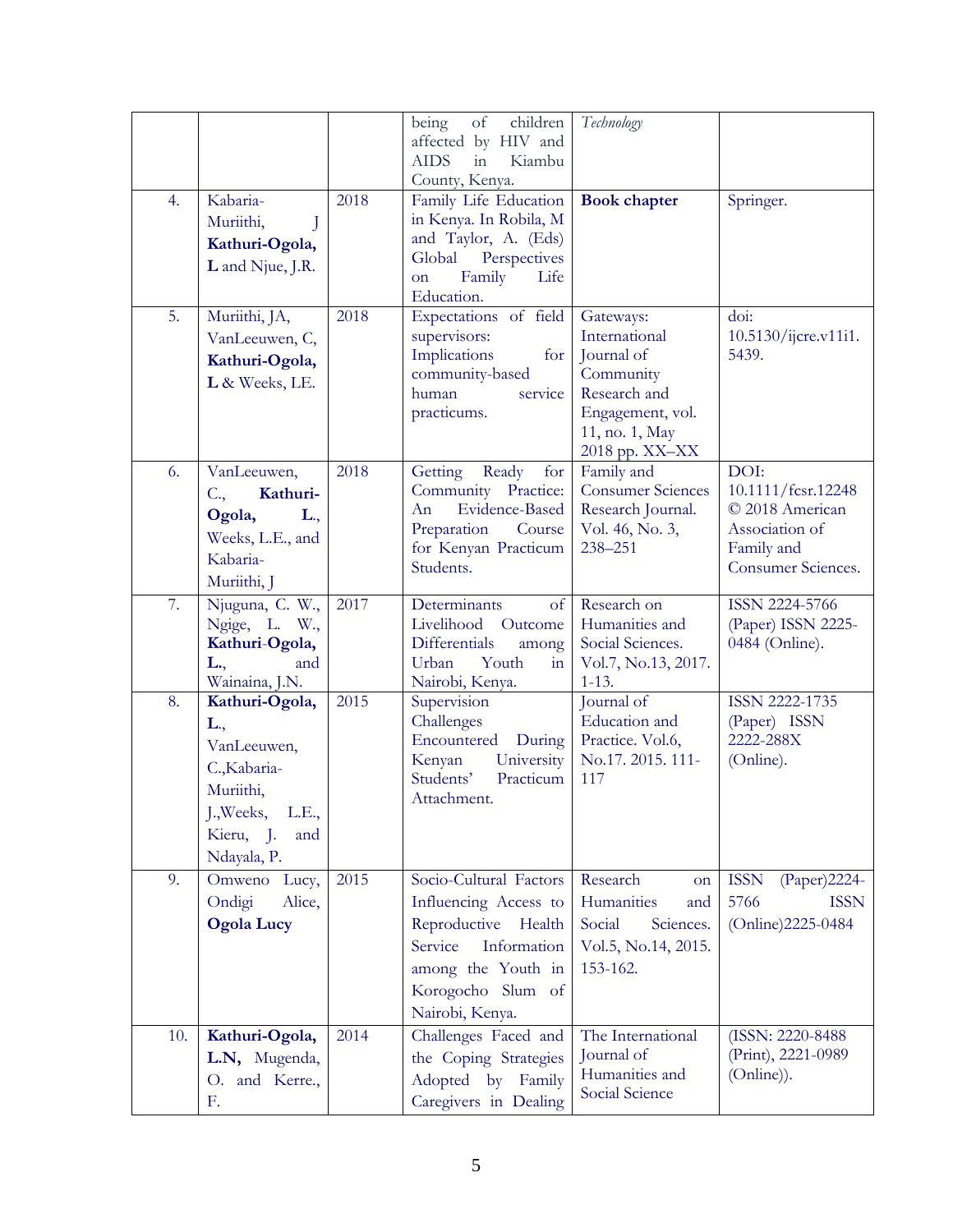|     |                                                         |      | People Living<br>with<br>$HIV/AIDS$ in<br>with<br>Thika District, Central<br>Province, Kenya.                                                                             | (IJHSS) 4(6): 184-<br>193. © Center for<br>Promoting Ideas,<br>USA, 2014                                         |                    |
|-----|---------------------------------------------------------|------|---------------------------------------------------------------------------------------------------------------------------------------------------------------------------|------------------------------------------------------------------------------------------------------------------|--------------------|
| 11. | Kathuri-Ogola<br>L.N., Mugenda<br>O. and Kerre,<br>F.P. | 2013 | Provision<br>Care<br>Challenges<br>and<br>Capacity<br>Enhancement<br>of<br>Family Caregivers<br>-of<br>People Living With<br>And AIDS in<br><b>HIV</b><br>Thika District. | African Journal of<br>Applied Human<br>Sciences (AJAHS)                                                          | $(ISSN:2070-917X)$ |
| 12. | Kathuri-Ogola<br>L.N., Mugenda<br>O. and Kerre,<br>F.P. | 2012 | The Socio-<br>Demographic<br>Characteristics and<br>Their Effects on the<br>Adaptation Levels of<br>Family Caregivers of<br>PLWHA in Thika<br>District, Kenya             | Journal of<br><b>Emerging Trends</b><br>in Economics and<br>Management<br>Sciences<br>(JETEMS)<br>$3(4):367-374$ | ISSN:2141-7024     |

# **5. Consultancy and community service**

| $S/N0$ .         | Consultant (s)    | Consulting            | Year         | Title          | Payment |
|------------------|-------------------|-----------------------|--------------|----------------|---------|
|                  |                   | Person/Body/          |              | Consultancy    | (US\$)  |
|                  |                   | Organization          |              | <b>Service</b> |         |
| 1.               | <b>BOM</b> member | St. Christopher Mixed | 2015 to date |                |         |
|                  |                   | day Secondary School. |              |                |         |
| 2.               | Student mentor    | Kenyatta University   | 2011 to date |                |         |
| $\mathfrak{Z}$ . | Patron            | Kenya Red cross-      | 2008-to date |                |         |
|                  |                   | Kenyatta University   |              |                |         |
|                  |                   | chapter               |              |                |         |

# **6. Affiliation to Professional Bodies**

| S/No          | Name of professional body                                                      |
|---------------|--------------------------------------------------------------------------------|
|               | Member, National Council of Family Relations (NCFR).                           |
|               |                                                                                |
| <sup>2.</sup> | Member of the Kenyatta University Next Generation of Academics and Researchers |
|               | Network.                                                                       |
| 3.            | Member and interim secretary Kenya Association of Geriatrics and Gerontology   |
|               |                                                                                |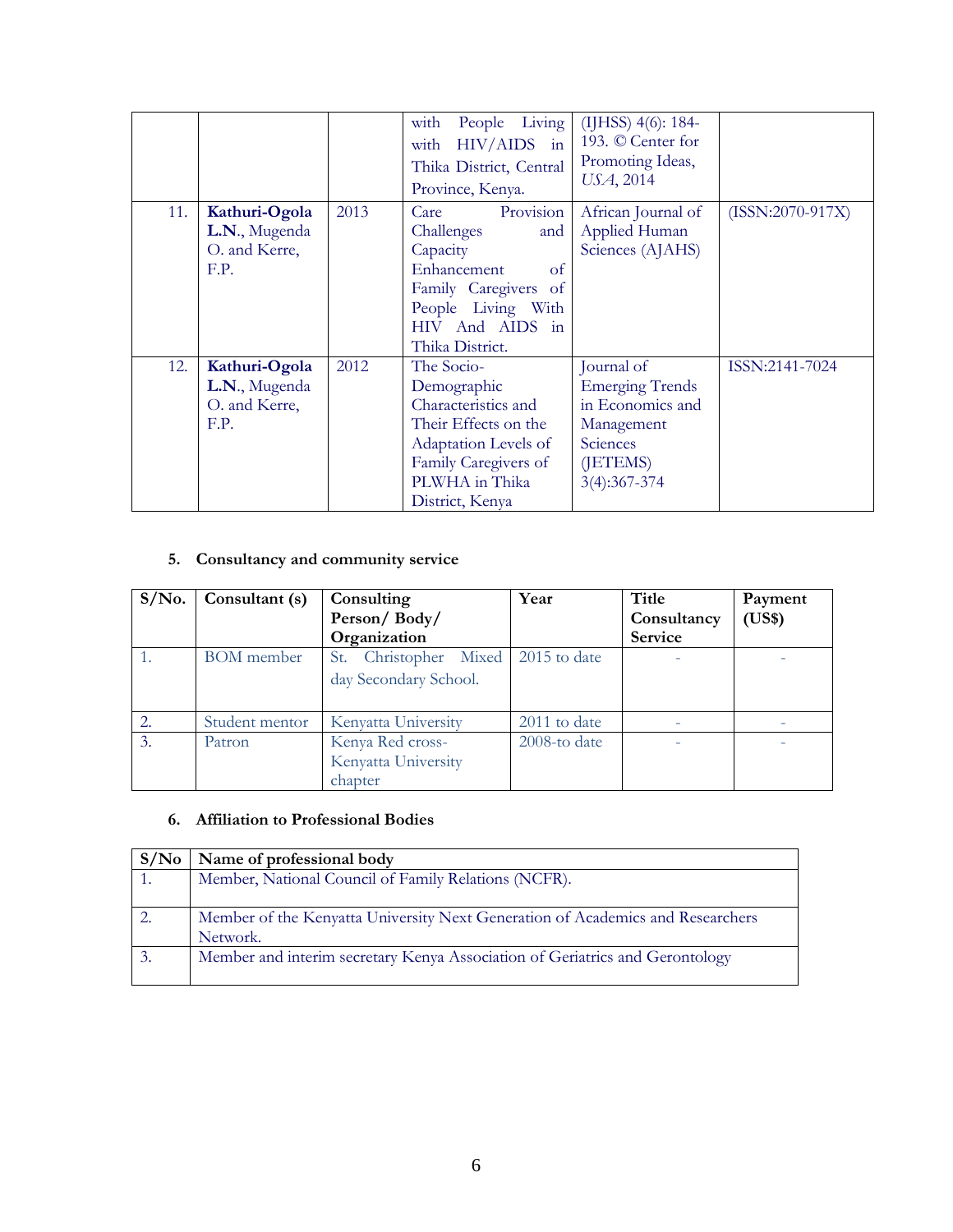| S/No | Name of student                                          | Thesis title                                                                                                                                                         | Status of<br>project(e.g.Fiest           |
|------|----------------------------------------------------------|----------------------------------------------------------------------------------------------------------------------------------------------------------------------|------------------------------------------|
| 1.   | Okungu K. Oywa<br>H60/10298/08<br>(MSc.)                 | Opportunities and Challenges faced by youth<br>groups in management of small and medium<br>enterprises in Kisumu west district.                                      | year etc)<br>Graduated<br>December, 2012 |
| 2.   | Oweno L. Kwamboka<br>H60/CE/10532/09<br>(MSc.)           | Selected socio-cultural factors influencing<br>reproductive health services information in<br>Korogocho slum, Nairobi, Kenya.                                        | Graduated<br>July, 2013                  |
| 3.   | Wanjau N. Mary<br>H60/24154/2011<br>(MSc.)               | Assessment of students' knowledge, attitude<br>and practice relating to uptake of reproductive<br>health services: a case of Kenyatta University,<br>Nairobi county. | Graduated<br><b>July 2016</b>            |
| 4.   | Christine Njuguna<br>H87/21042/2012<br>(Ph.D)            | Predictors of Youth Livelihood Outcomes in<br>Kamukunji Constituency, Nairobi County,<br>Kenya                                                                       | Graduated in<br>December 2016            |
| 5.   | Irene A. Owuor<br>H87/27749/2013<br>(Ph.D)               | The effects of motorcycle taxi enterprise on<br>socio-economic well-being of riders in<br>Homabay County, Kenya.                                                     | Graduated in<br>December 2018            |
| 6.   | Damaris Shihundu<br>H87/13647/2009<br>(Ph.D)             | Evaluation of psychosocial impact of HIV and<br>Community based initiatives on OVCs in<br>Thika District.                                                            | Graduated in<br>December 2019            |
| 7.   | Eunice<br>Menja<br>H87/31102/2015<br>(Ph.D)              | Investigating factors associated with Child<br>Sexual Abuse Disclosure. Additional evidence<br>from Nyeri and Kiambu Counties                                        | Draft thesis<br>development              |
| 8.   | Ng'aari<br>Godfrey<br>H60/37716/16<br>(MSc.)             | Assessment of Community- Based Water<br>Supply, Utilization and Sustainability: A case<br>of Rironi Self-Help water Project Kiambu<br>County, Kenya.                 | Thesis submitted for<br>examination      |
| 9.   | Olivia<br>Anyangu<br>Opimbi<br>H60/CE/23812/13<br>(MSc.) | Adaptation Levels of Community Health<br>workers working with Vulnerable Children in<br>Kakamega County, Kenya.                                                      | Draft thesis<br>development              |
| 10.  | Karanja W. Freida<br>(MSc.)<br>H60/CE/14589/09           | Factors influencing drug and substance abuse<br>among adolescent girls aged 15-21 years in<br>Runyenjes division, Embu district.                                     | Field work                               |
| 11.  | Kiburi B. Wanjiku<br>H60/CE/10467/08<br>(MSc.)           | Challenges and Opportunities facing women<br>groups in Murang'a, Kenya                                                                                               | Proposal<br>Development                  |
| 12.  | Mirriam Atonia<br>H60/20184/2010<br>(MSc.)               | A critical analysis of Hunger Safety Net<br>Programme. A poverty alleviation initiative in<br>Turkana County, Kenya.                                                 | Proposal<br>Development                  |
| 13.  | Egehiza Velma<br>H60/23035/2011<br>(MSc.)                | Determinants of functioning of women self-<br>help groups in Sabatia district.                                                                                       | Proposal<br>Development                  |
| 14.  | Paul Mwangi Kiiru<br>H60/CE/21046/12<br>(MSc.)           | Analysis of disaster preparedness and<br>mitigation in Nyeri slums, Nyeri County,<br>Kenya                                                                           | Proposal<br>Development                  |

# **7. Supervision of postgraduate students (if any)**